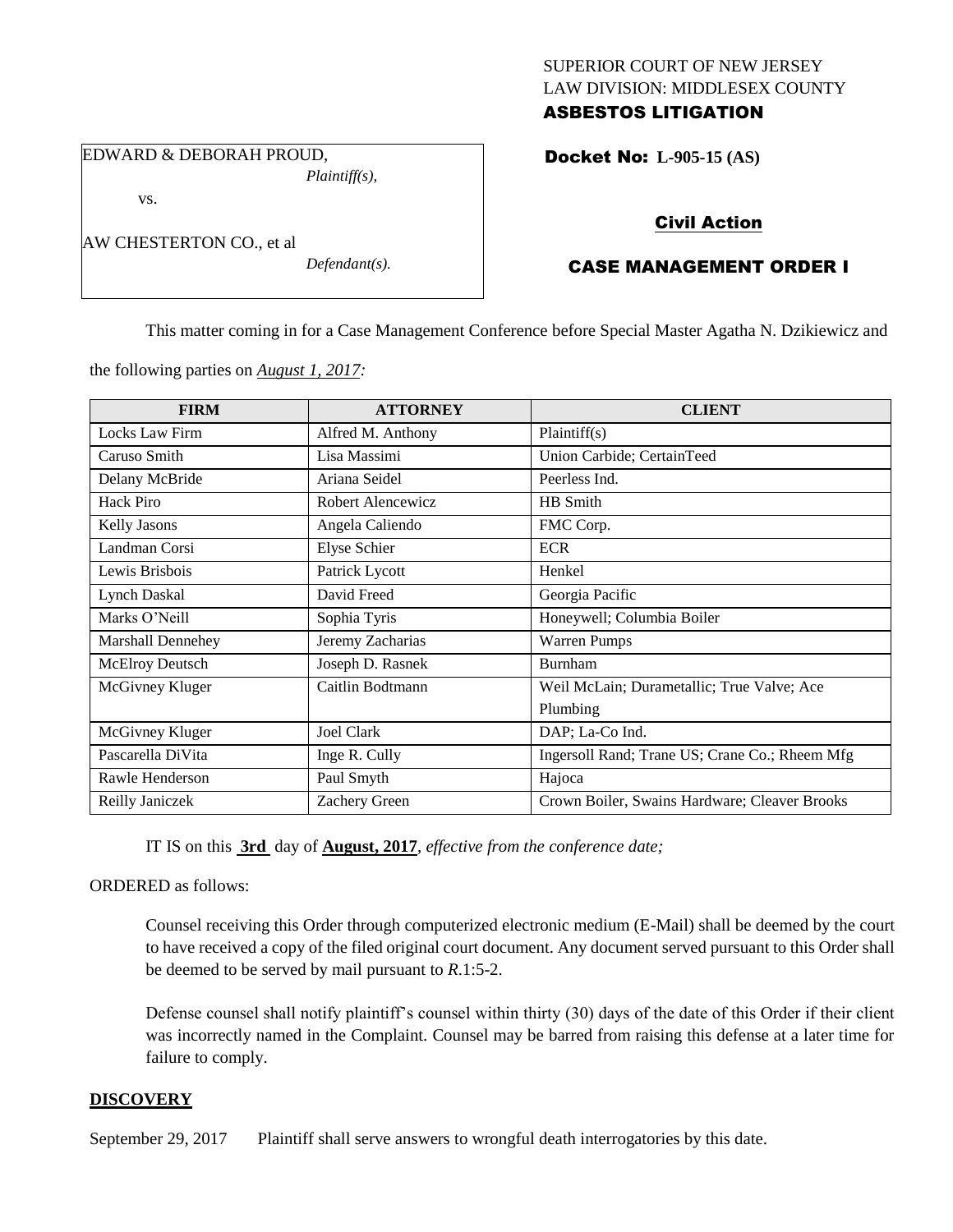| September 15, 2017 | Defendants shall serve answers to standard interrogatories by this date.                                                                                                                                    |
|--------------------|-------------------------------------------------------------------------------------------------------------------------------------------------------------------------------------------------------------|
| October 13, 2017   | Plaintiff shall propound supplemental interrogatories and document requests by this date.                                                                                                                   |
| November 17, 2017  | Defendants shall serve answers to supplemental interrogatories and document requests by this<br>date.                                                                                                       |
| October 13, 2017   | Defendants shall propound supplemental interrogatories and document requests by this date.                                                                                                                  |
| November 17, 2017  | Plaintiff shall serve answers to supplemental interrogatories and document requests by this<br>date.                                                                                                        |
| January 31, 2018   | Fact discovery, including depositions, shall be completed by this date. Plaintiff's counsel shall<br>contact the Special Master within one week of this deadline if all fact discovery is not<br>completed. |
| January 31, 2018   | Depositions of corporate representatives shall be completed by this date.                                                                                                                                   |

## **EARLY SETTLEMENT**

February 15, 2018 Settlement demands shall be served on all counsel and the Special Master by this date.

# **SUMMARY JUDGMENT MOTION PRACTICE**

- February 15, 2018 Plaintiff's counsel shall advise, in writing, of intent not to oppose motions by this date.
- March 1, 2018 (Thurs.) Summary judgment motions shall be filed no later than this date.

March 29, 2018 *(Thurs.)* Last return date for summary judgment motions.

## **MEDICAL DEFENSE**

| September 29, 2017 | Plaintiff shall serve updated medical authorizations by this date.                                                                                                                                                                                       |
|--------------------|----------------------------------------------------------------------------------------------------------------------------------------------------------------------------------------------------------------------------------------------------------|
| February 15, 2018  | Plaintiff shall serve medical expert reports by this date.                                                                                                                                                                                               |
| February 15, 2018  | Upon request by defense counsel, plaintiff is to arrange for the transfer of pathology specimens<br>and x-rays, if any, by this date.                                                                                                                    |
| June 15, 2018      | Defendants shall identify its medical experts and serve medical reports, if any, by this date. In<br>addition, defendants shall notify plaintiff's counsel (as well as all counsel of record) of a<br>joinder in an expert medical defense by this date. |

## **LIABILITY EXPERT REPORTS**

| April 30, 2018 | Plaintiff shall identify its liability experts and serve liability expert reports or a certified expert |
|----------------|---------------------------------------------------------------------------------------------------------|
|                | statement by this date or waive any opportunity to rely on liability expert testimony.                  |

June 15, 2018 Defendants shall identify its liability experts and serve liability expert reports, if any, by this date or waive any opportunity to rely on liability expert testimony.

 $\_$  ,  $\_$  ,  $\_$  ,  $\_$  ,  $\_$  ,  $\_$  ,  $\_$  ,  $\_$  ,  $\_$  ,  $\_$  ,  $\_$  ,  $\_$  ,  $\_$  ,  $\_$  ,  $\_$  ,  $\_$  ,  $\_$  ,  $\_$  ,  $\_$  ,  $\_$  ,  $\_$  ,  $\_$  ,  $\_$  ,  $\_$  ,  $\_$  ,  $\_$  ,  $\_$  ,  $\_$  ,  $\_$  ,  $\_$  ,  $\_$  ,  $\_$  ,  $\_$  ,  $\_$  ,  $\_$  ,  $\_$  ,  $\_$  ,